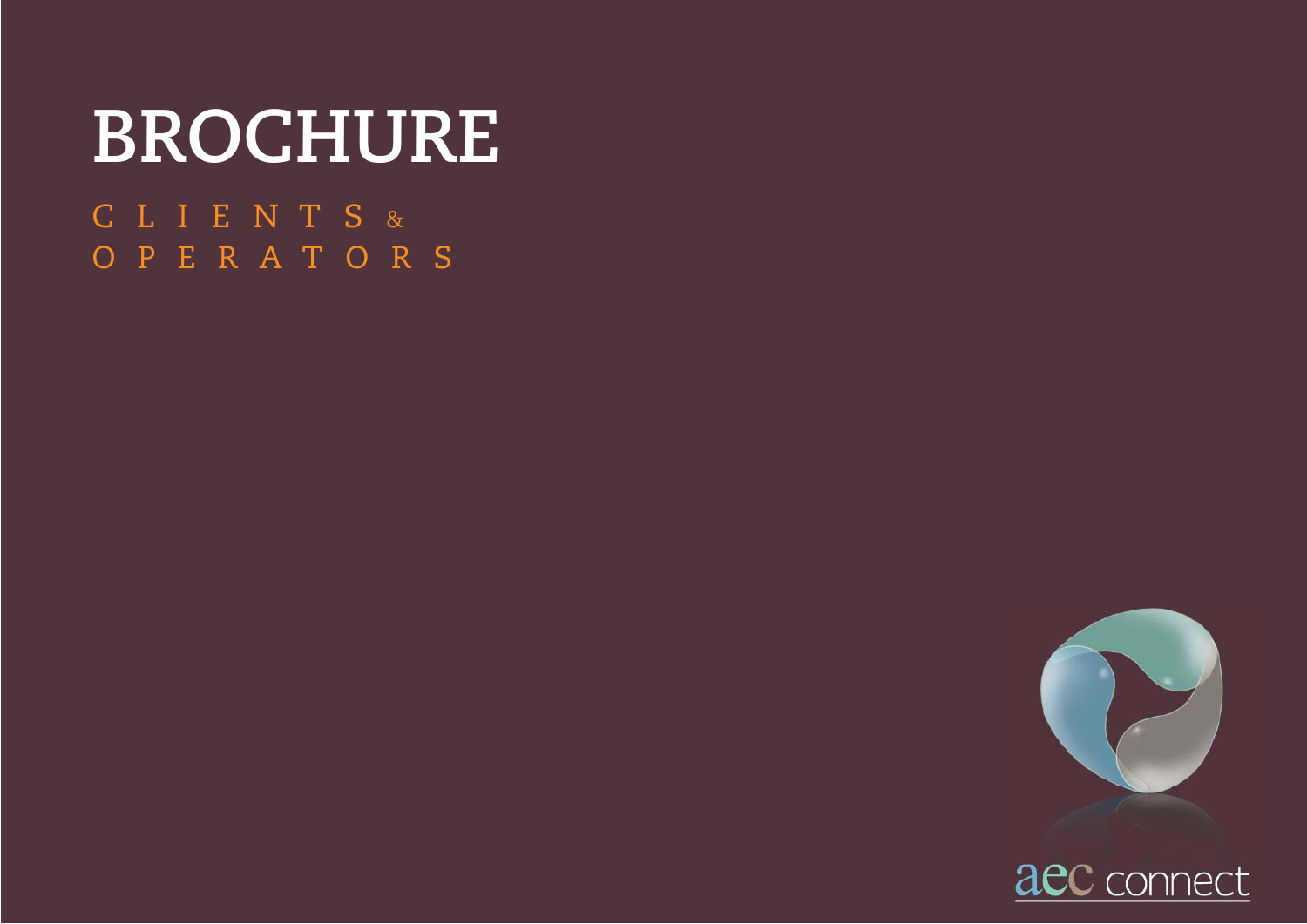## Introduction

Building Information Modelling (BIM) is increasingly becoming the standard mode of delivery for construction projects in Australia. Due to its historical roots, BIM implementation more often than not focus on benefits for Consultants and Contractors. At the same time, there are strong indications that developers and asset owners/operators should drive BIM adoption and use it to their benefit.

AEC Connect offers developers, asset owners and operators unbiased support in implementing BIM. We thereby focus on your bespoke business model instead of a general (designcentric) approach. We analyse the specific value-add BIM can offer you and we assists you in understanding the risks and challenges inherent to a transition to BIM.

AEC Connect will help you to grasp the potential of BIM to save time & money, to make the design and delivery process more transparent, and to increase the quality your project teams deliver. We offer you a range of services including: BIM consultancy, BIM Execution Planning, Legal & Procurement advice, BIM Audits, Integrated Project Delivery, and linking from BIM to Asset (& Portfolio) Management.



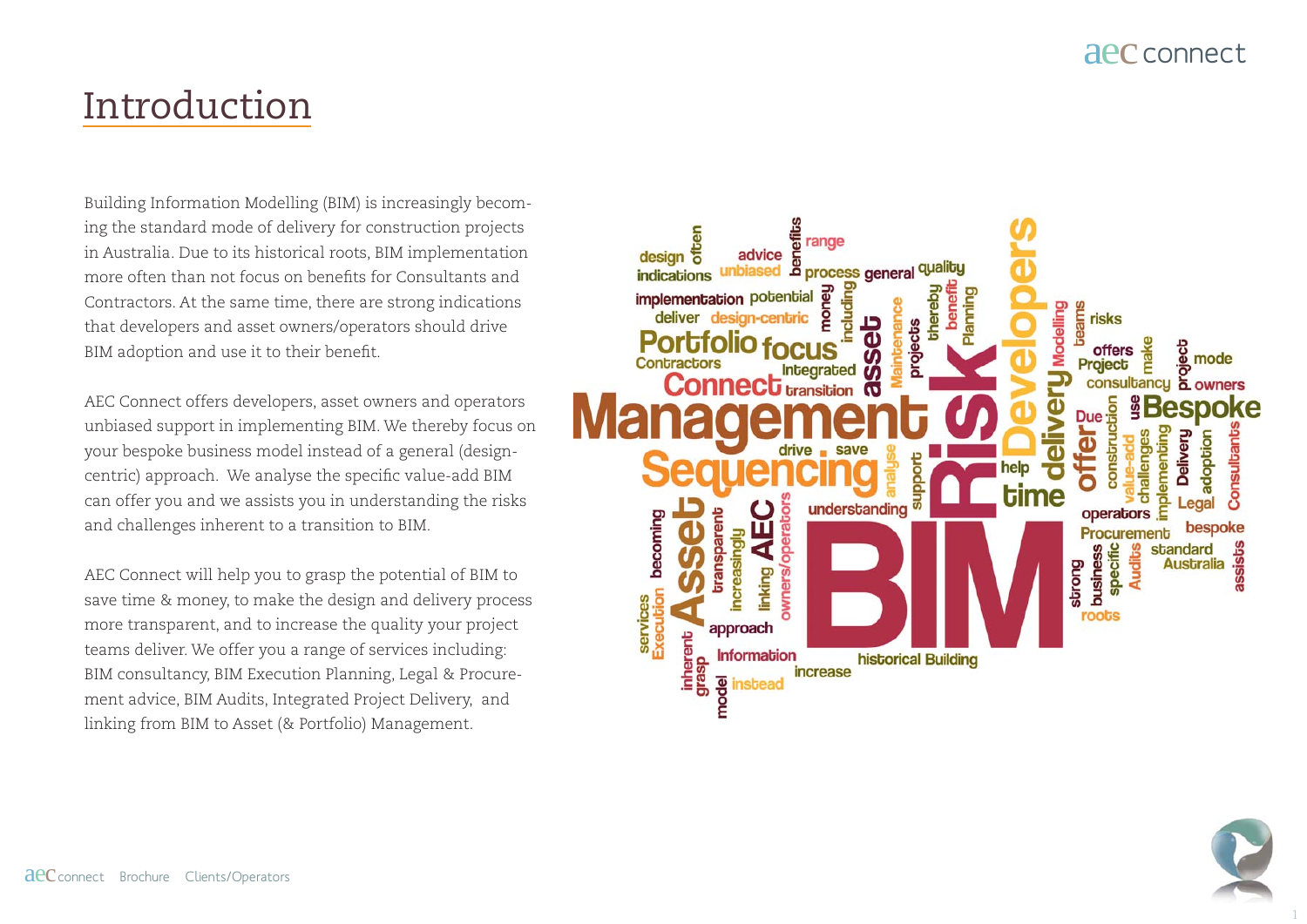## Services - Summary





**aeC** connect Brochure Clients/Operators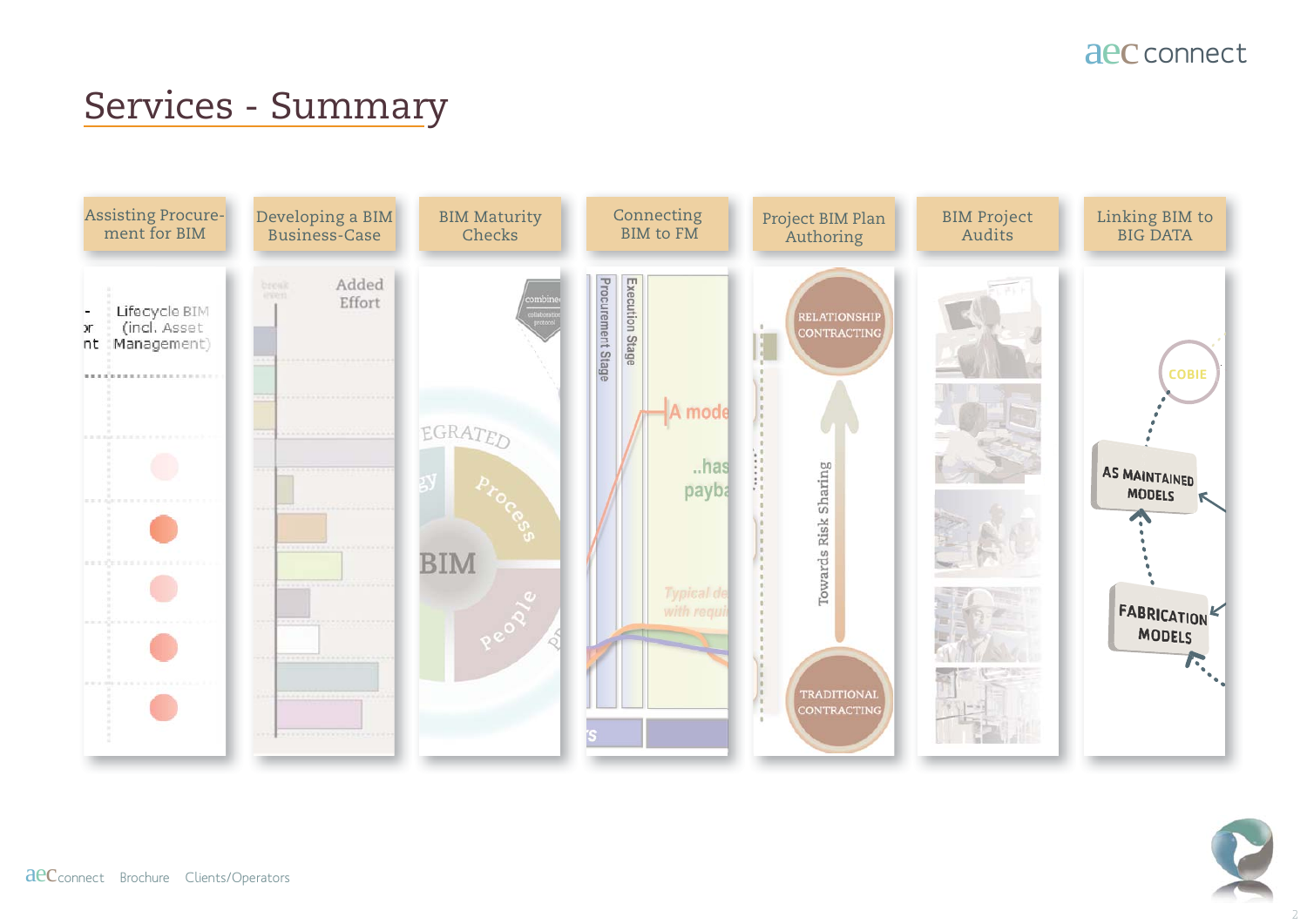## BIM Procurement, Contracts & the Brief

A key point of BIM assistance AEC Connect provides to clients is support with project procurement and the establishment of BIM clauses in EOIs, project briefs and the contract.

At times, opportunities provided via BIM may impact the choice of procurement clients decide to make to set up their projects.

AEC Connect assists in setting up 'BIM Management Plans' that complement deliverables as listed in the contract.

- *Discussing BIM's impact on procurement*
- *Introducing legal considerations of BIM*
- *Introducing BIM to PSA(s)*
- *Developing BIM Execution/Management Plans*  $\bullet$
- $\bullet$  *Defining BIM deliverables in the brief*

#### BIM under various procurement types

|                                          | Design BIM<br>as Template<br>for Tender | Design to<br>Construction<br>BIM | Early Sub-<br>Contractor | Lifecycle BIM<br>(incl. Asset<br>Involvement   Management) | Risk-Sharing<br>Project-<br>Insurance |  |
|------------------------------------------|-----------------------------------------|----------------------------------|--------------------------|------------------------------------------------------------|---------------------------------------|--|
| Construct Only                           |                                         |                                  |                          |                                                            |                                       |  |
| Design and Construct                     |                                         |                                  |                          |                                                            |                                       |  |
| Public Private Partnership / BOOT        |                                         |                                  |                          |                                                            |                                       |  |
| Managing Contractor / ECI                |                                         |                                  |                          |                                                            |                                       |  |
| Partnering / Collaboration Agreement     |                                         |                                  |                          |                                                            |                                       |  |
| Alliancing / Integrated Project Delivery |                                         |                                  |                          |                                                            |                                       |  |

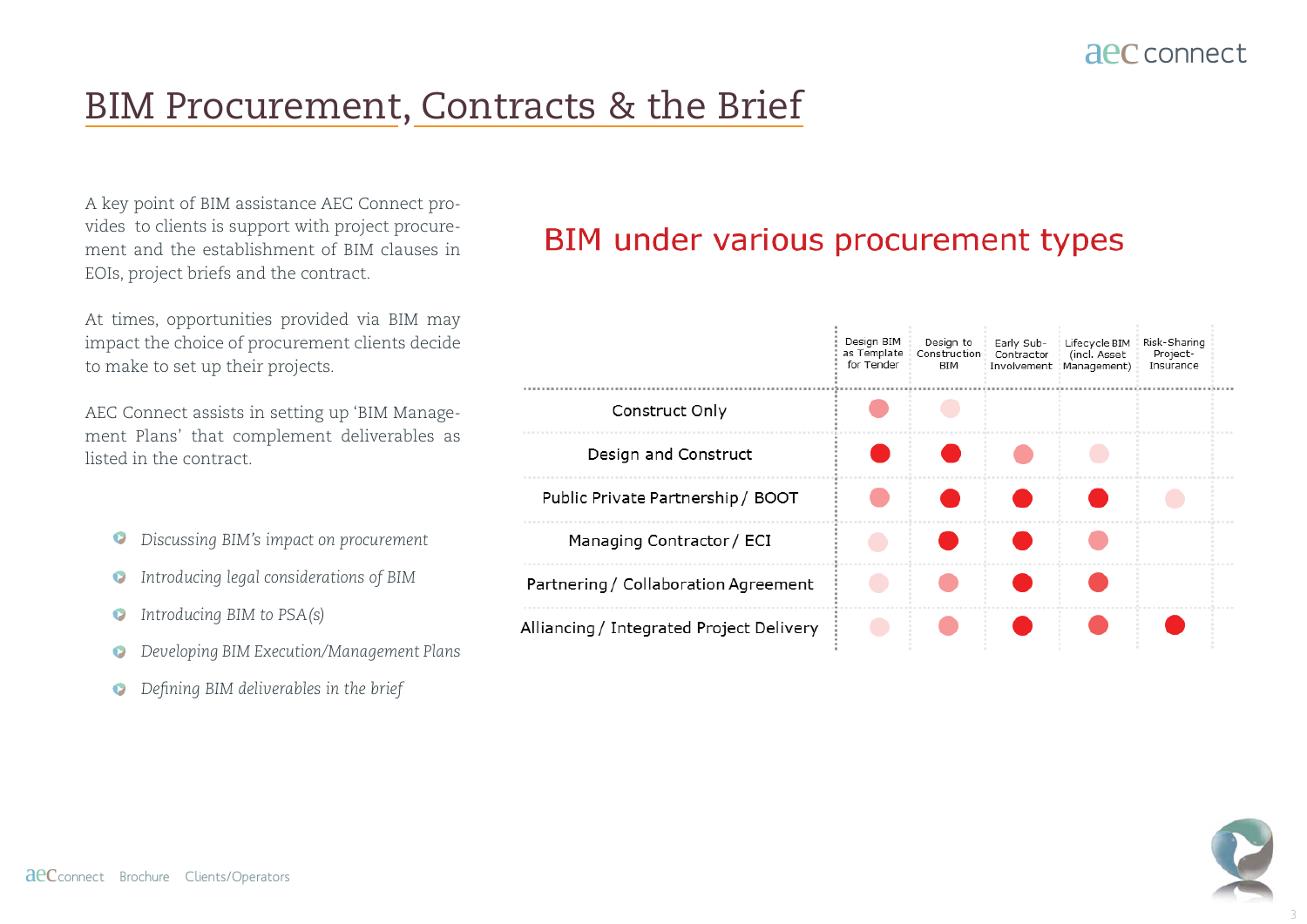## Introducing BIM to your Business

AEC Connect will assist you to understand BIM: We help you to align your core business to the current BIM context affecting your market.

We use our extensive experience to educate your upper management about the opportunities and challenges associated to BIM and we develop a bespoke strategic BIM approach for your business.

We help to define the specific 'Spectrum of BIM Services' your business should request from your project teams and the data your FM experts require.

- *BIM seminars for your Upper Management*   $\bullet$
- *Developing a BIM implementation strategy*
- *Creating a comprehensive BIM Business Plan*
- *Issuing BIM terms of reference*
- *D Defining your BIM Asset Management Strategy*



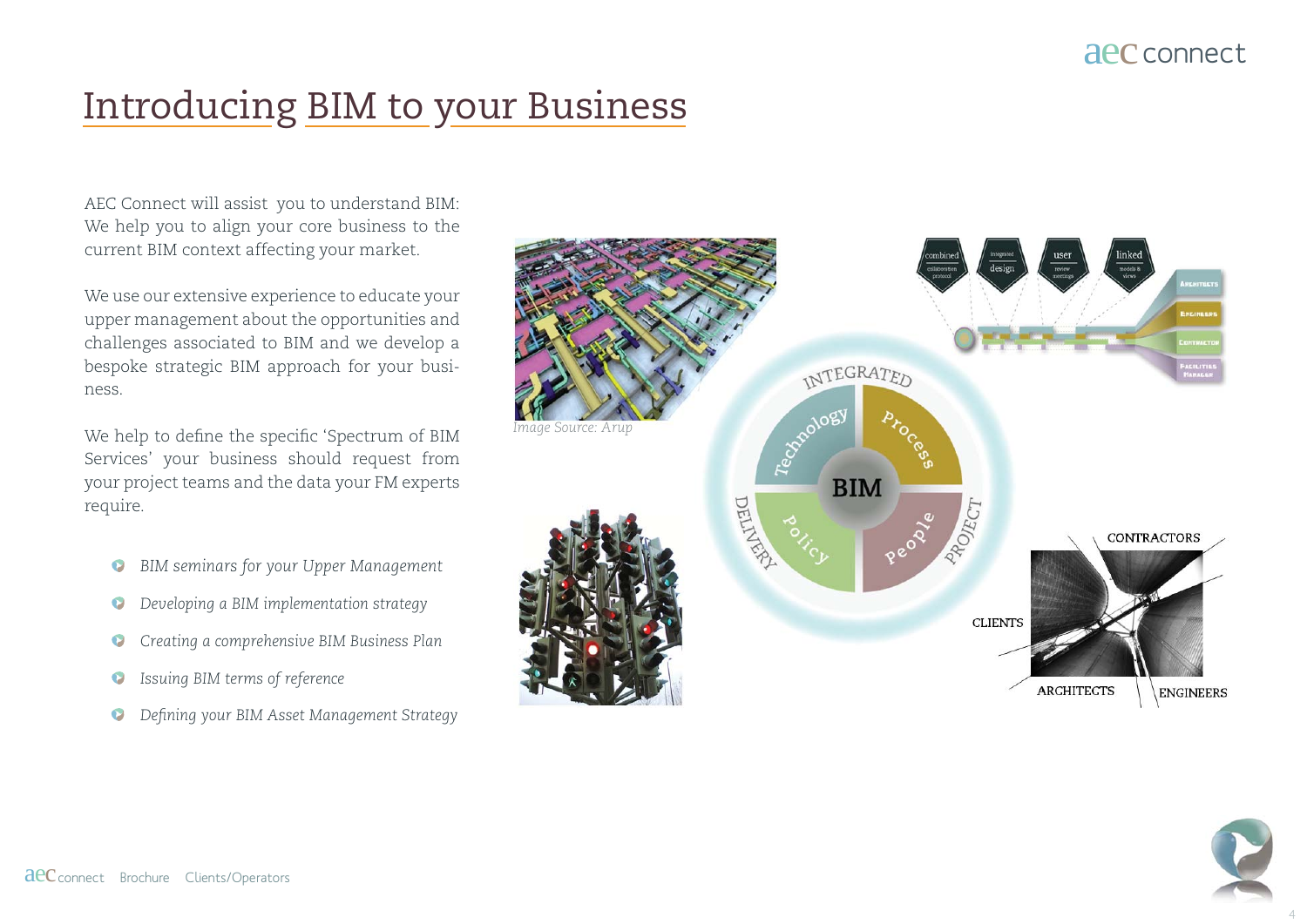## BIM Benefits to your Business

AEC Connect will assist your firm to derive value from BIM by focusing on your key business drivers and by mapping project BIM deliverables accordingly.

 $Clients'$  benefits from  $RIM$  are not the same as those propagated by consultants or the contractors. AEC Connect will help your business to clearly identify the key advantages you can derive from BIM as a client.

We will assist in articulating your requirements from project teams during design/construction and your asset managers during operation.

- *Time Savings*
- *Cost Savings*
- *Greater Involvement*
- *Higher Quality Design*
- *BIM Links to O&M*



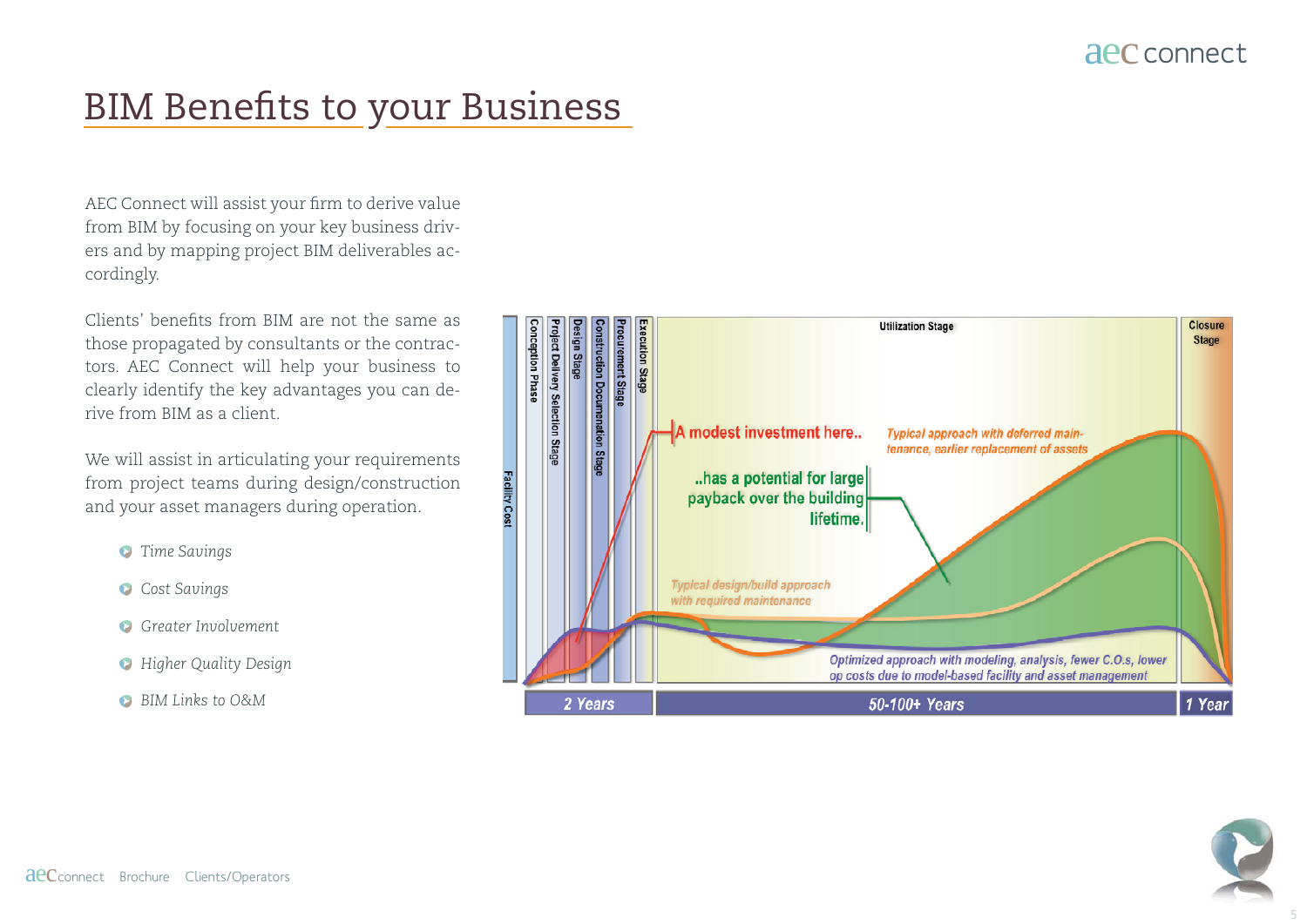## Risk Management for BIM

Assessing potential risks your business is exposed when applying BIM. Managing risk when going from traditional methods of delivery to BIM.

Considering principles of Integrated Project Delivery (IPD) and associated factors for risk sharing in single-point Insurance collaboration.

Scutinising BIM ROI and its value proposition

Benchmarking BIM quality control requirements and determining the associated risk factors.

- *Assessing BIM maturity of your project team*
- *Identifying & measuring BIM-related risks*
- *Addressing risk factors in deriving ROI from BIM*  $\bullet$
- *Educating your Upper Management about BIM related risk and its avoidance.*



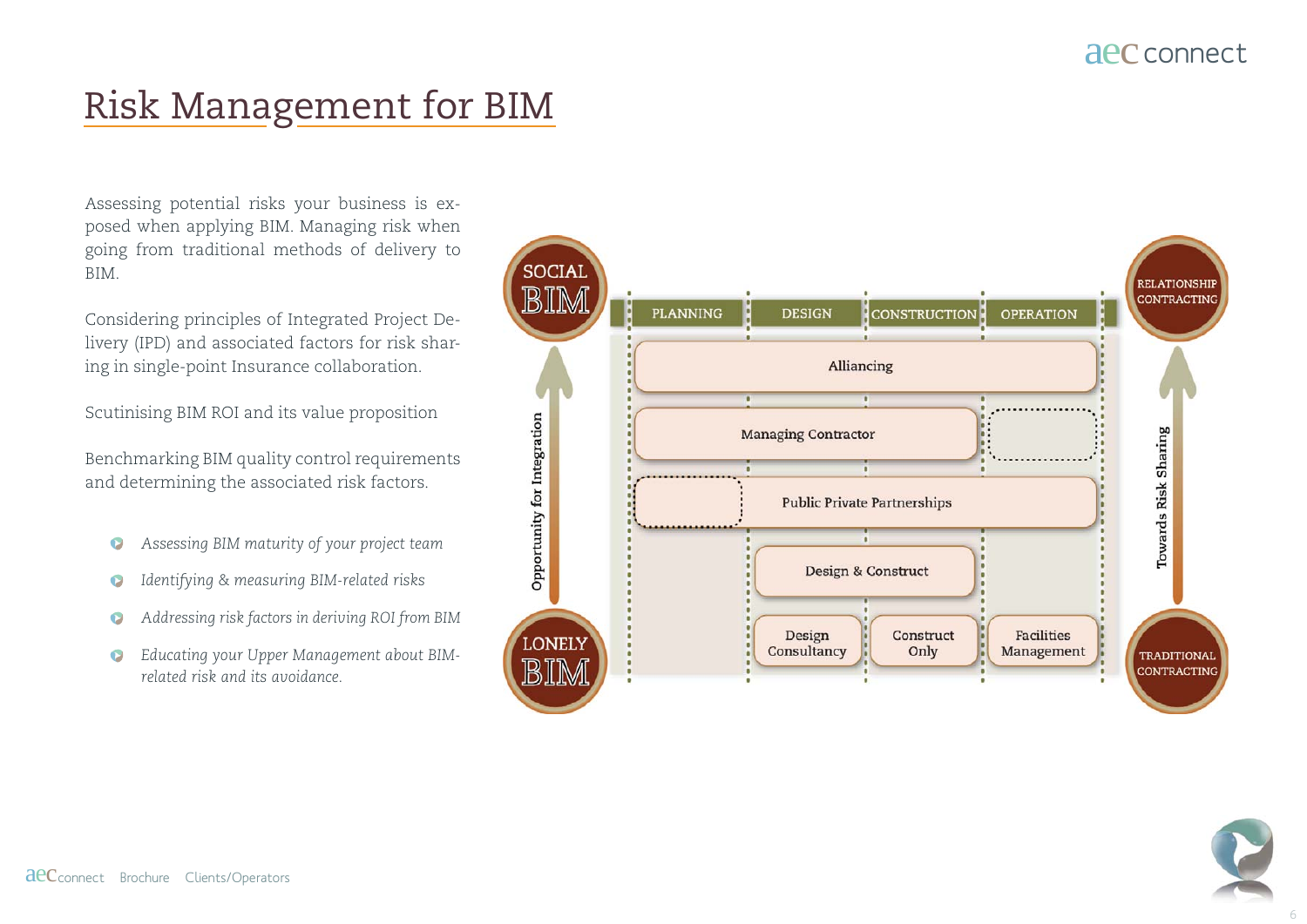## BIM Project Audits

AEC Connect assists clients and developers in auditing the BIM progress on projects that are either on the way or recently delivered.

We will join BIM Project reviews conducted by your project team to monitor their BIM effort in order to determine that the actual output is according to the agreed deliverables in the BIM Execution plan.

Clients may wish to assess the quality of BIM applied on projects post delivery. AEC Connect will audit existing projects and engage the entire project team to determine the quality of BIM applied.

- *Comparing projected with actual BIM output*
- *Joining BIM reviews and coordination meetings*
- *Auditing existing projects comparison to brief*
- *O* Overseeing information flow on BIM execution
- *Guiding the O&M (manual) handover process*



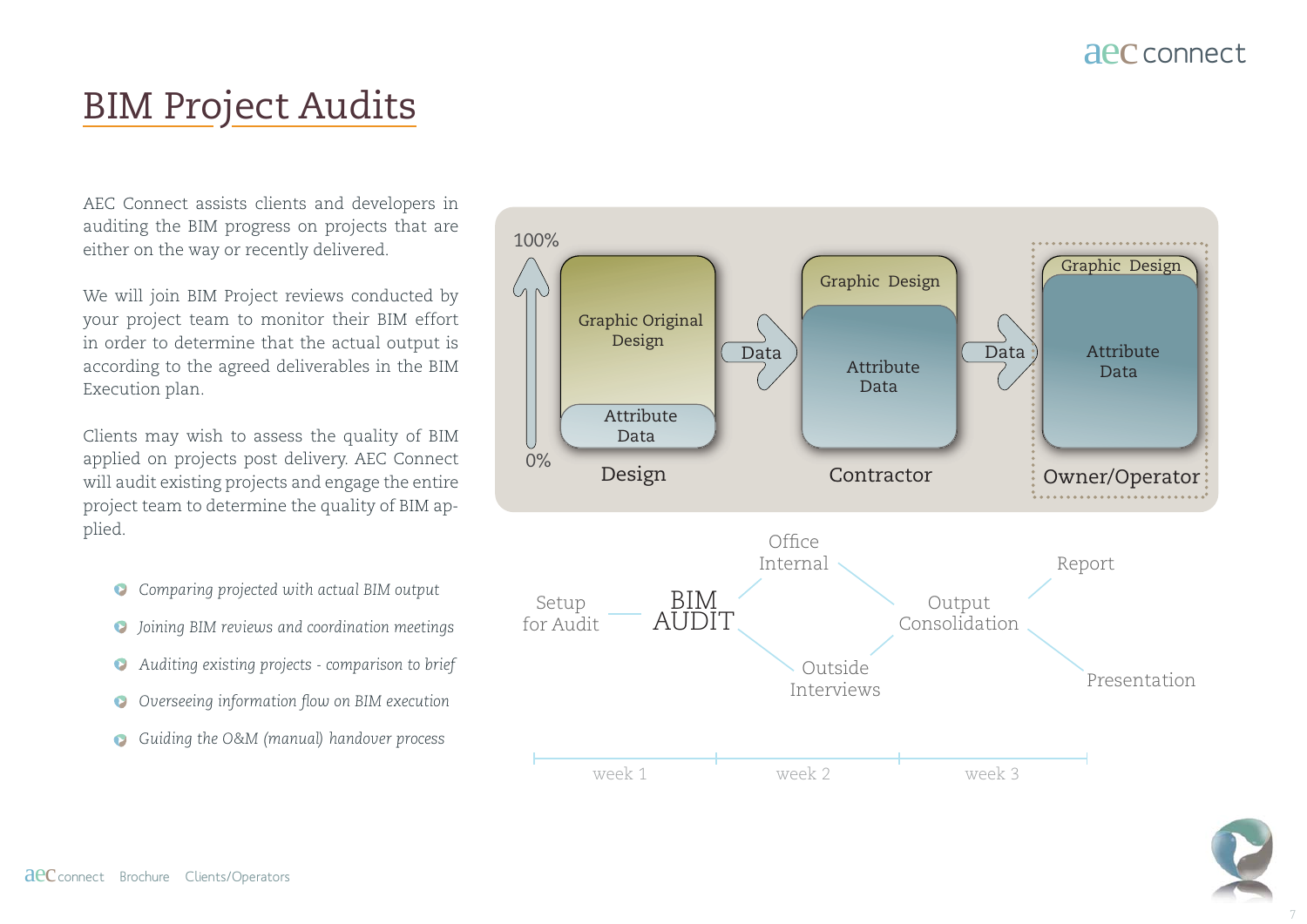## BIM data and your Portfolio

AEC Connect assist your business in using BIM to derive quantitative information about your entire portfolio. We develop strategies for integrating BIM data with information about the existing (non BIM) assets within your portfolio.

Defining COBie (and other) data requirements for the linking design/construction BIMs and FM

Assisting in the development of 'as maintained' data from the Construction BIM (6D)

AEC Connect will help you to develop a performance specification for identifying the datasets required to extract useful data from your BIM

- *Closing the life-cycle loop*
- *Linking data from BIM to Asset-Management*
- *Expanding from BIM to the entire portfolio*
- *Considering BIG data, GIS and BIM*